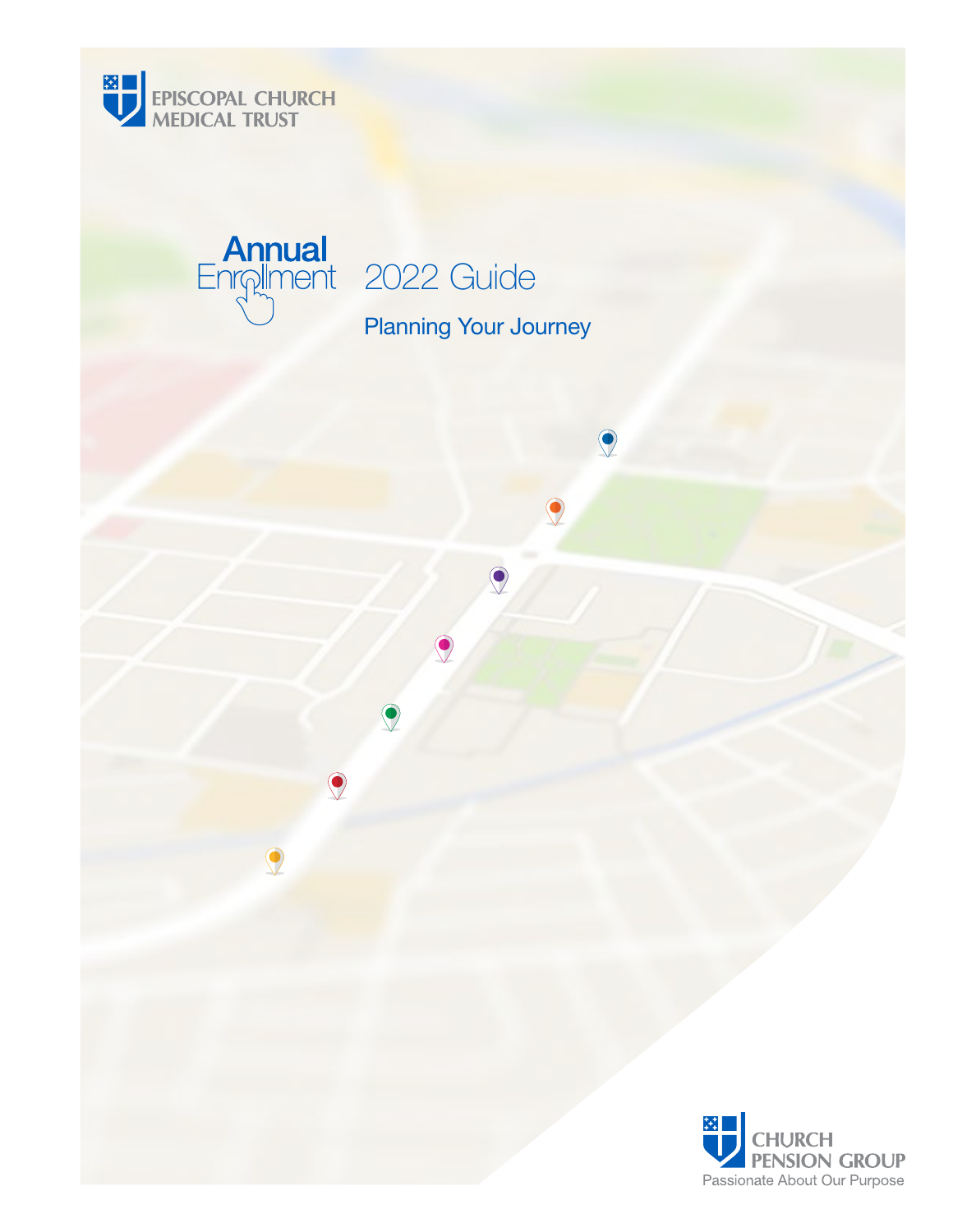## Table of Contents

 $\bigcirc$ 

| <b>Your Guide to Annual Enrollment</b>                    |                                                                   |
|-----------------------------------------------------------|-------------------------------------------------------------------|
|                                                           |                                                                   |
| <b>Selecting Your 2022 Benefits</b>                       |                                                                   |
|                                                           |                                                                   |
|                                                           |                                                                   |
|                                                           |                                                                   |
|                                                           |                                                                   |
|                                                           |                                                                   |
|                                                           |                                                                   |
| <b>Health Plan Options</b>                                |                                                                   |
|                                                           | Consumer-Directed Health Plan/Health Savings Account (CDHP/HSA) 4 |
|                                                           |                                                                   |
|                                                           |                                                                   |
|                                                           |                                                                   |
|                                                           |                                                                   |
| <b>Prescription Drug Benefits</b>                         |                                                                   |
|                                                           |                                                                   |
| <b>Other Plan Benefits</b>                                |                                                                   |
|                                                           |                                                                   |
|                                                           |                                                                   |
|                                                           |                                                                   |
|                                                           |                                                                   |
| <b>Choosing the Right Plan</b>                            |                                                                   |
|                                                           |                                                                   |
|                                                           |                                                                   |
| <b>About The Episcopal</b><br><b>Church Medical Trust</b> |                                                                   |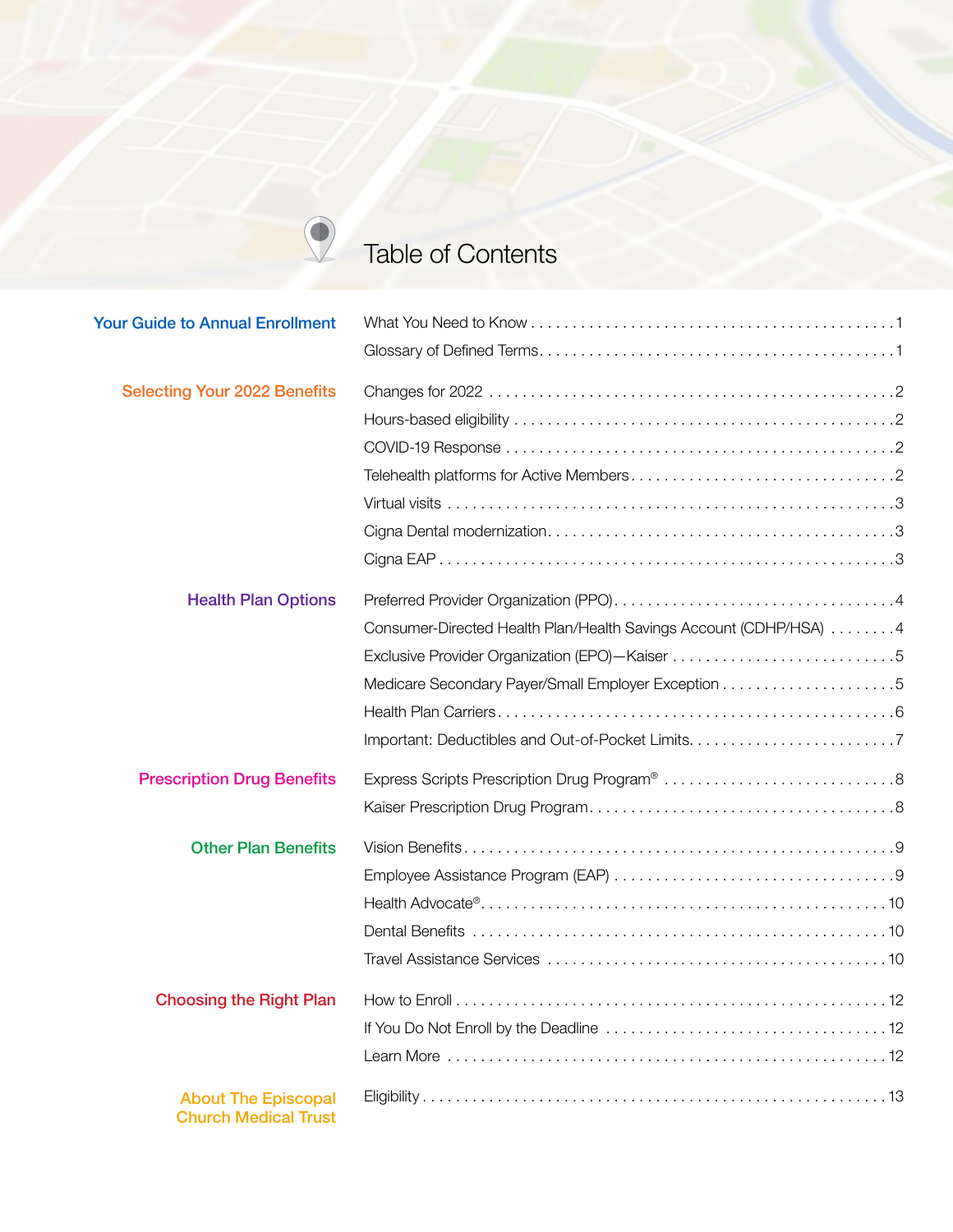## Your Guide to Annual Enrollment

The Episcopal Church Medical Trust (Medical Trust) benefits are part of the journey to your overall well-being, ensuring that you have access to quality care. Use this guide to learn about the types of Medical Trust benefits available to you, key considerations when making your choices, and how to enroll. You can find additional resources and benefit details on *[cpg.org](https://www.cpg.org/)*.

Since the benefit decisions you make may affect your whole family, please share Annual Enrollment information with other decision-makers in your household.

## $\bullet$

#### What You Need to Know

- Look for a green envelope in the mail this fall. This will include a brochure with important information for Annual Enrollment. Save this brochure! It includes your Client ID number, which you will need to access the Annual Enrollment website.
- Some plans described in this guide may not be available in all locations or to all groups or dioceses. You will see which plans are available to you when you log on to the Annual Enrollment website.
- Coverage tiers, which range from single to family coverage, will depend on what is offered by your group or diocese. Please see your online enrollment form for the coverage tiers available to you. The rates indicated on your online enrollment form may not necessarily be what your employer requires you to pay.
- Please see your group administrator if you need to confirm your eligibility for benefits or that of a dependent.
- If you do not make changes or enroll by the deadline, your current benefits will continue and any rate changes will apply. If your current health plan is not offered in 2022, you must select another plan in order to have medical benefits in 2022.

Glossary of Defined Terms Please see the Uniform Glossary at *[cpg.org/uniform-glossary](https://www.cpg.org/globalassets/documents/publications/2021-annual-enrollment-guide.pdf)* for the definitions of the following commonly used terms: *contributions, coinsurance, copayments, cost sharing, deductible, emergency medical conditions, health insurance, hospitalization, network, network provider, out-of-network provider, plan, prescription drug*, and *primary care physician*.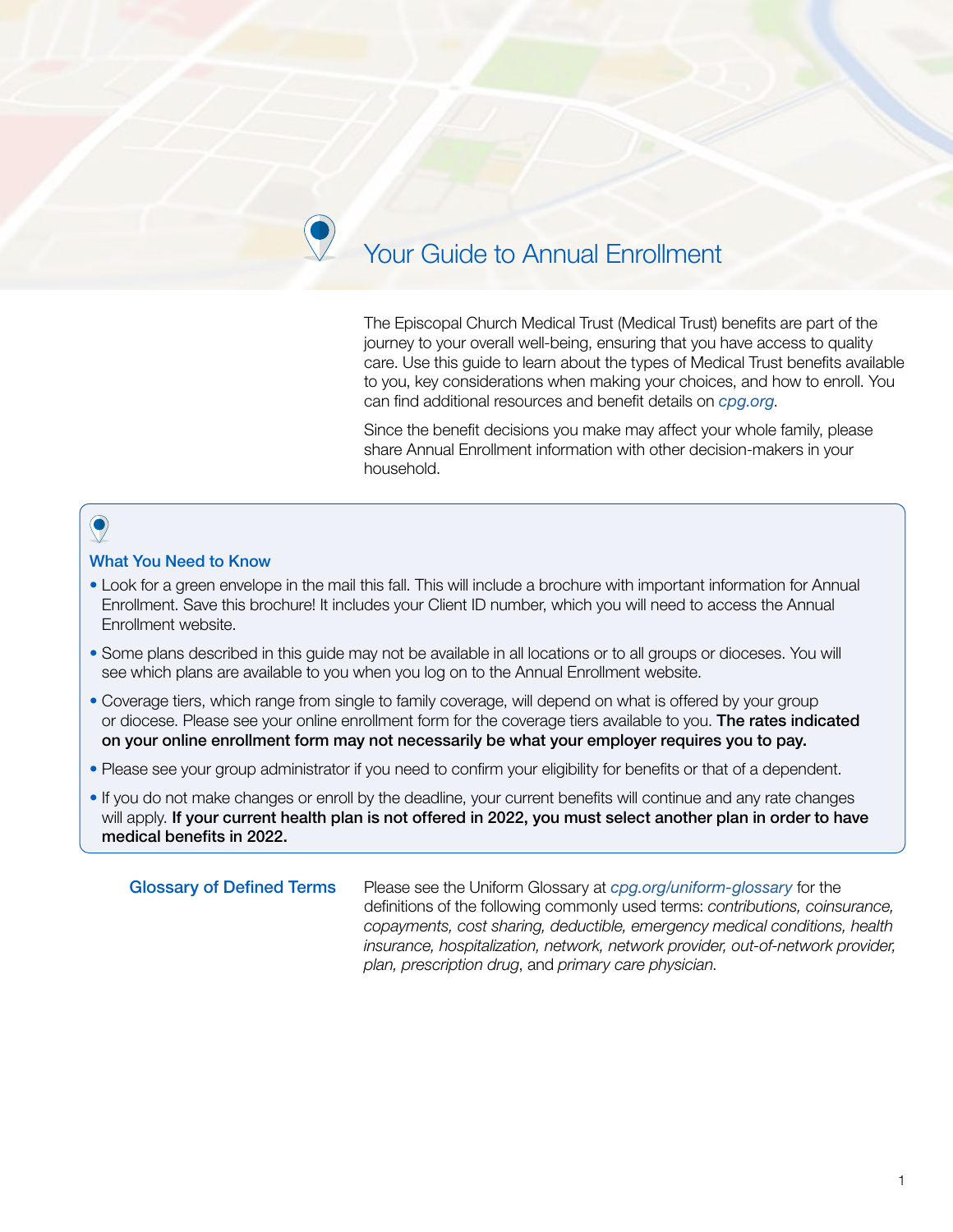## Selecting Your 2022 Benefits

Annual Enrollment for 2022 Medical Trust active health benefits begins in October 2021. This is your opportunity to review and make changes to your Medical Trust benefits and to add or drop coverage for eligible dependents for the upcoming plan year. Be sure to take the time to review your options. You cannot make changes until the next Annual Enrollment period, unless you have a qualified significant life event (as defined in the Plan Document Handbook), such as the birth of a child, marriage, or divorce.

Even if you do not plan to make any changes to your health benefits, it's a good idea to log in to your account and review your personal and dependent information and make any necessary updates.

#### Changes for 2022 Hours-based eligibility

The Medical Trust will simplify the Episcopal Health Plan (EHP) eligibility criteria by eliminating the exempt/non-exempt status criteria and will move to an hoursbased eligibility criteria for active employees. You will be eligible to enroll in the EHP, regardless of whether you are an exempt or non-exempt employee, if you are normally scheduled to work 1,000 or more compensated hours per plan year. You will receive information on the Medical Trust's Extension of Benefits program if your coverage is terminated due to this change. Please see your group administrator if you need to confirm your eligibility.

#### COVID-19 provisions

The Medical Trust will continue to waive all copays, deductibles, and coinsurance for its members for healthcare services relating to the evaluation and testing for COVID-19 through at least December 31, 2022. In addition, the Medical Trust also will waive all copays, deductibles, and in-network coinsurance for its active members for healthcare services relating to the treatment of COVID-19 through at least December 31, 2022. 1

#### Telehealth platforms for Active Members<sup>2</sup>

You can access a medical professional through telehealth platforms offered by Anthem, Cigna, or Kaiser using your computer or mobile device. You will need high-speed internet access, a webcam or built-in camera, and audio capability. Please remember your personal healthcare provider may not participate on the vendor's telehealth platform. All services received via vendor telehealth platforms are available to you with no deductible, copay, or coinsurance through December 31, 2022.

- Anthem Blue Cross Blue Shield—Access *[LiveHealthOnline.com](https://livehealthonline.com)* or download the LiveHealth Online mobile app in the App Store® or Google Play™.
- Cigna—Access *[MDLiveforCigna.com](https://www.mdliveforcigna.com/mdliveforcigna/landing_home)* on your computer, or download the MDLIVE mobile app by searching in the App Store® or Google Play™.
- Kaiser Permanente-Access Kaiser's telehealth platform services by calling the number on the back of your member ID card.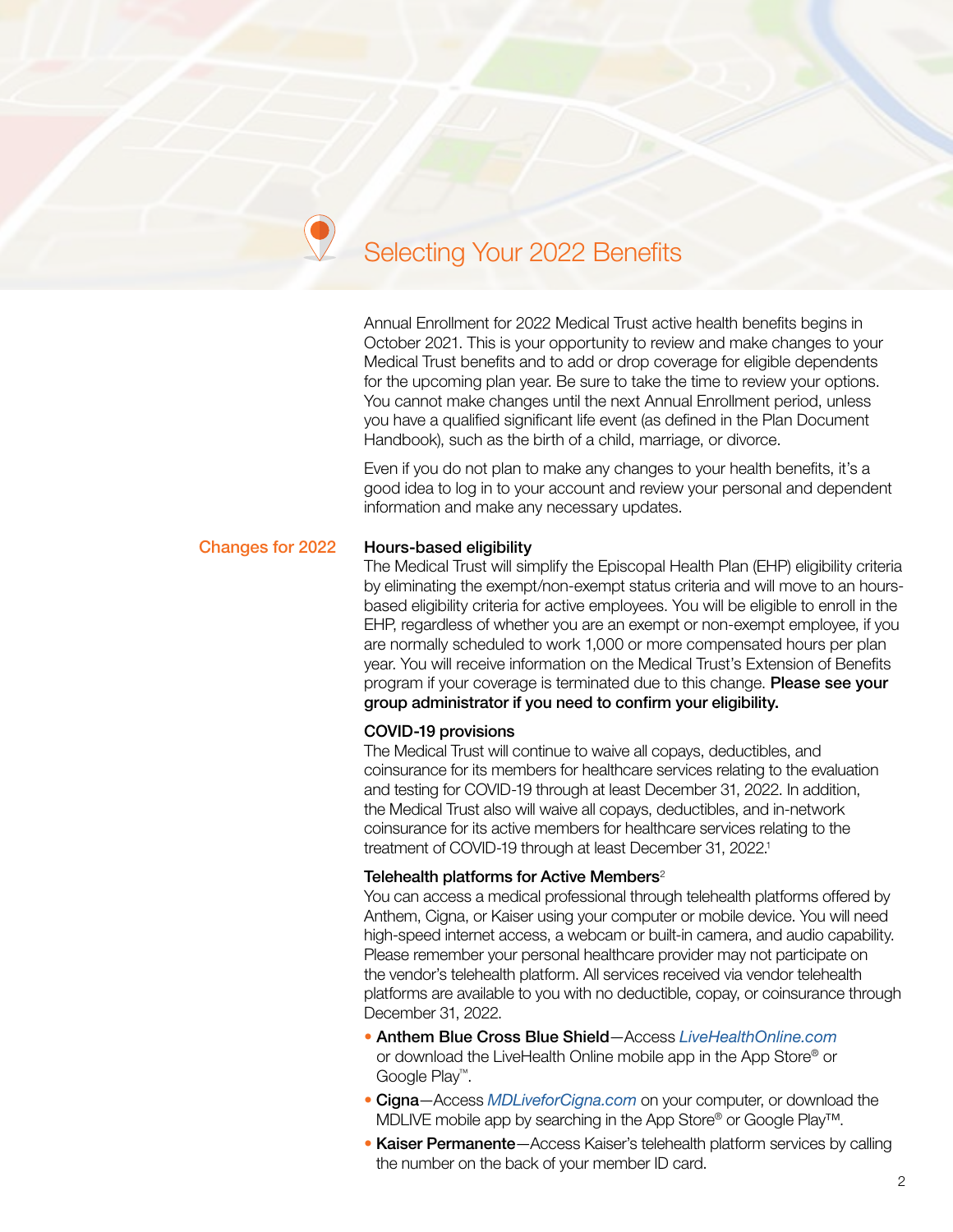#### Virtual visits

A virtual visit is an appointment with your personal healthcare provider carried out through an electronic medium of your provider's choice (e.g., Zoom, Skype, telephonic) but that is not offered through your health plan carrier's telehealth platform (e.g., Anthem LiveHealth Online, Cigna MDLive).

The Medical Trust will continue to allow claims for virtual visits with network and out-of-network providers that do not use a telehealth platform offered by Anthem or Cigna through December 31, 2022.

Virtual visits are covered at standard levels of benefits and member cost shares.

Note: Kaiser's healthcare model requires its members to use the Kaiser telehealth platform for telehealth services.

#### Cigna Dental modernization

To ensure that members have high-quality, comprehensive dental benefits, the Medical Trust has reviewed and modernized its dental plan offering with Cigna.

Effective January 1, 2022, the Medical Trust's Cigna Dental plans will include coverage for Exparel, a long-lasting, non-opioid pain management medication for patients having oral surgery. Unlike systemic medications, Exparel works directly at the surgical site to numb nerves that cause pain; it is not a narcotic, and it is not addictive.

In addition, the Medical Trust is reclassifying osseous surgery, currently considered a Major Restorative Service, as a Basic Restorative Service for all of its Cigna Dental plan offerings. This means that the Medical Trust's Cigna Dental plans will reimburse these services at a higher rate starting in 2022.

There will be no change to the Medical Trust's Cigna Dental plan Annual Maximums or the plan's network for 2022 as a result of the plan modernization. These benefit design updates will have minimal impact on plan premiums.

#### Cigna EAP

The Cigna EAP now includes access to Talkspace® virtual behavioral health!

- Connect with a licensed therapist or psychiatrist online, by video, or text using Talkspace, available for Cigna EAP members, ages 13 and up.
- Visit *[mycigna.com](https://my.cigna.com/web/public/guest)* to access Talkspace virtual behavioral health.

<sup>1</sup> *This deductible waiver includes our HSA-qualified CDHPs as permitted by [IRS Notice 2020-15](https://www.irs.gov/pub/irs-drop/n-20-15.pdf).*

*<sup>2</sup> Please note, telehealth can help with minor, non-life-threatening conditions. During a medical emergency, individuals should visit the nearest hospital or call 911 for assistance.*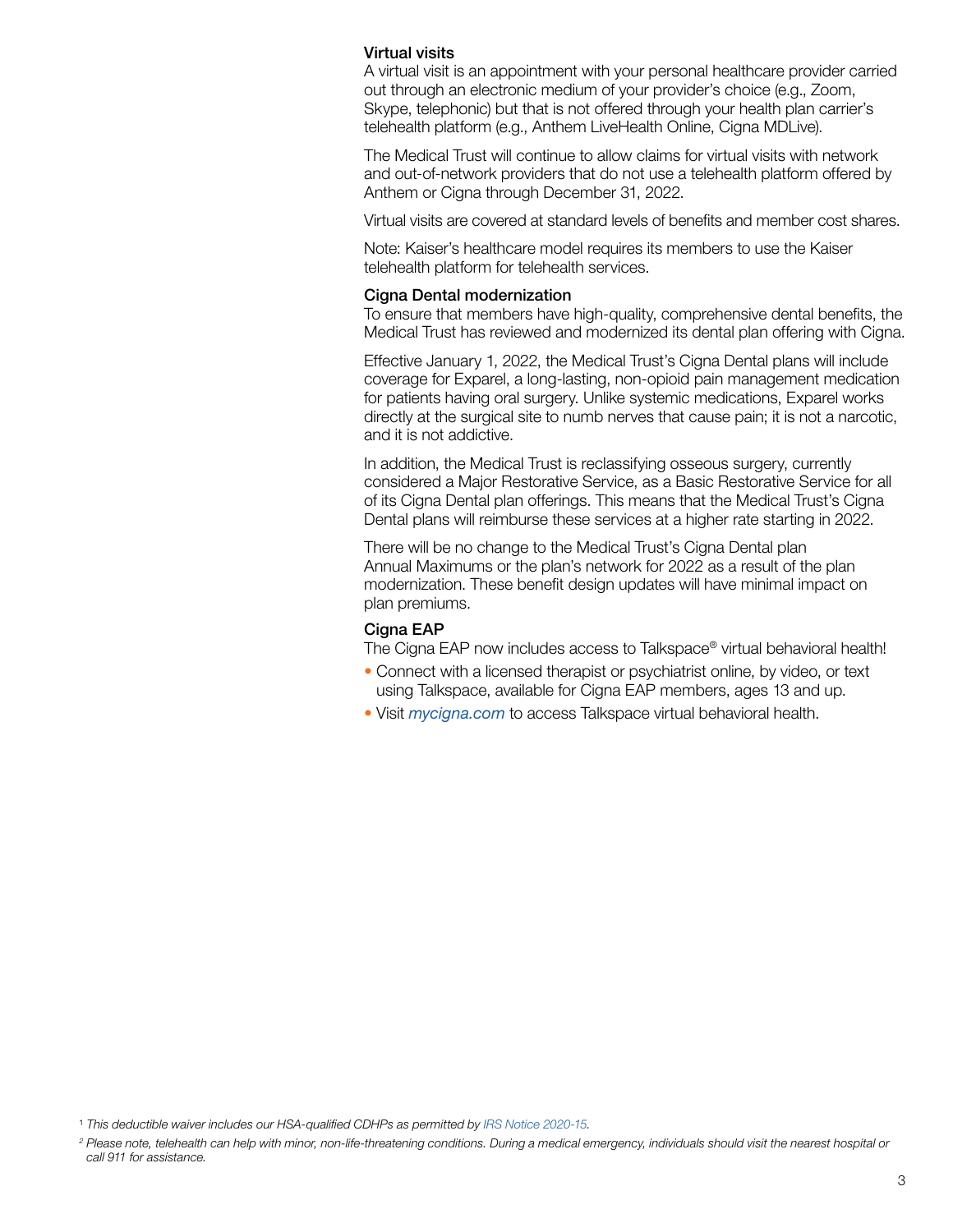## Health Plan Options

## $\bullet$

#### Medicare Secondary Payer/ Small Employer Exception

Some groups have chosen to participate in the Episcopal Health Plan for Qualified Small Employer Exception (the SEE Plan). See page 5 for information.

#### Preferred Provider Organization (PPO)

#### Consumer-Directed Health Plan/Health Savings Account (CDHP/HSA)

## $\bigcirc$

#### About the CDHP

- The Kaiser CDHP-20/HSA works like an EPO, with no out-of-network benefits except in emergencies.
- You pay the full cost of medical and pharmacy expenses until you meet the annual deductible.

All Medical Trust health plans include medical, behavioral, pharmacy, and vision benefits and provide care through a network of doctors and facilities that have contracted to offer services at reduced rates.

You may choose from the following types of health plans, depending on your group or diocese's offerings and the network access in your area:

- Preferred Provider Organization (PPO)
- Consumer-Directed Health Plan (CDHP)/Health Savings Account (HSA)
- Exclusive Provider Organization (EPO) (regional Kaiser plans only)

You have the flexibility to visit any provider you choose—inside or outside of the plan's network. However, the plan pays greater benefits if you receive care from a network provider or facility.

You are responsible for ensuring that the services and care you receive are covered by your plan. If you use an out-of-network provider, you are often responsible for submitting your own claims and paying the difference between what your provider charges and what the plan covers.

A CDHP is an HSA-qualified plan that works like a PPO. You can receive services from any provider, and you do not have to coordinate your care through a primary care provider (PCP). While the CDHP covers services in and out of the network, it provides strong financial incentives for you to use network providers. Despite the high deductible associated with a CDHP, most preventive care services received from network providers require no member cost share.

When you enroll in the CDHP, you can contribute tax-free to an HSA, which is a savings account for eligible healthcare expenses. Your employer may also contribute. Here's how the HSA works:

- You decide if you want to contribute and how much, up to IRS maximums. You can change or stop your contributions any time during the year.
- Use the money in your HSA to pay for eligible healthcare expenses, including your annual deductible and medical, prescription, dental, and vision costs.
- You may also save the money in your HSA for future medical costs including healthcare expenses in retirement.
- Your HSA is portable and will always belong to you, even if you change employers or retire.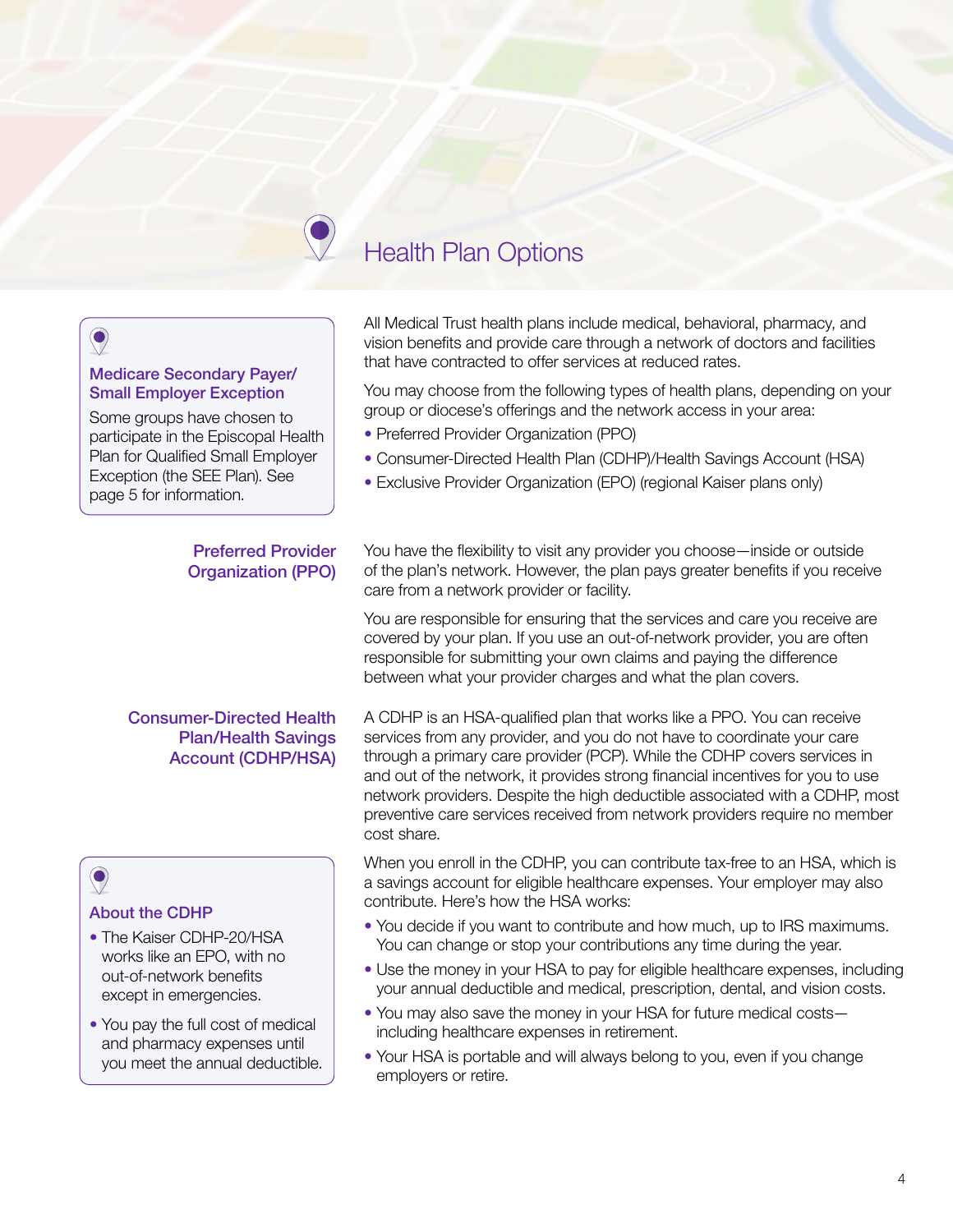#### To Contribute to an HSA

You must be enrolled in the Consumer-Directed Health Plan and cannot:

- be covered by Medicare, TRICARE®, or other medical insurance;
- be claimed as a dependent on someone's tax return; or
- be covered by you or your spouse's traditional Flexible Spending Account.

Exclusive Provider Organization (EPO)—Kaiser

#### Medicare Secondary Payer/ Small Employer Exception

## $\bullet$

#### Summary of Benefits and Coverage

For an overview of benefits for each plan, access the *Summary of Benefits and Coverage* documents at *[cpg.org/mtdocs](https://www.cpg.org/forms-and-publications/publications/health-plans)*. Paper copies are also available, free of charge, by calling (800) 480-9967, 8:30 AM to 8:00 PM ET.

### HSA Tax Advantages

There are several tax advantages when you contribute to an HSA:

- 1. You do not pay taxes on your contributions.
- 2. Withdrawals from your HSA are tax-free as long as they are used to pay for qualified medical expenses. Make sure you keep receipts for tax-reporting purposes.
- 3. You may earn tax-free interest, with certain restrictions, or investment earnings.

If you enroll in the EPO, you agree to use only Kaiser's network of professionals and facilities. Kaiser does not cover the cost of services received from out-ofnetwork providers, except in emergency situations. You are also responsible for ensuring that the services and care you receive are covered by your plan.

With the Kaiser plans, you are required to select a PCP.

To participate in this program, you must satisfy these criteria:

- Be age 65 or older
- Actively work for a qualified church or group that offers this choice
- Be enrolled in Medicare Part A (or Medicare Part A and Part B)
- Choose a participating Anthem or Cigna plan
- Be approved for the SEE Plan by Medicare

If you enroll in the SEE Plan, Medicare will be the primary payer for Part A services. This program is also available for those enrolled in Medicare Part A and Part B. Once Medicare has paid its share, Anthem or Cigna pays claims as it would for any active member, minus the amounts paid by Medicare and you. It is anticipated that out-of-pocket costs will be lower for SEE Plan members and that employers may save in the cost of health benefits.

Eligible members approved by Medicare may enroll in the SEE Plan even if they have dependents who are under the age of 65 and do not have Medicare.

Eligible participants will receive details in the mail.

The SEE Plan is not available for members who enroll in a Kaiser plan.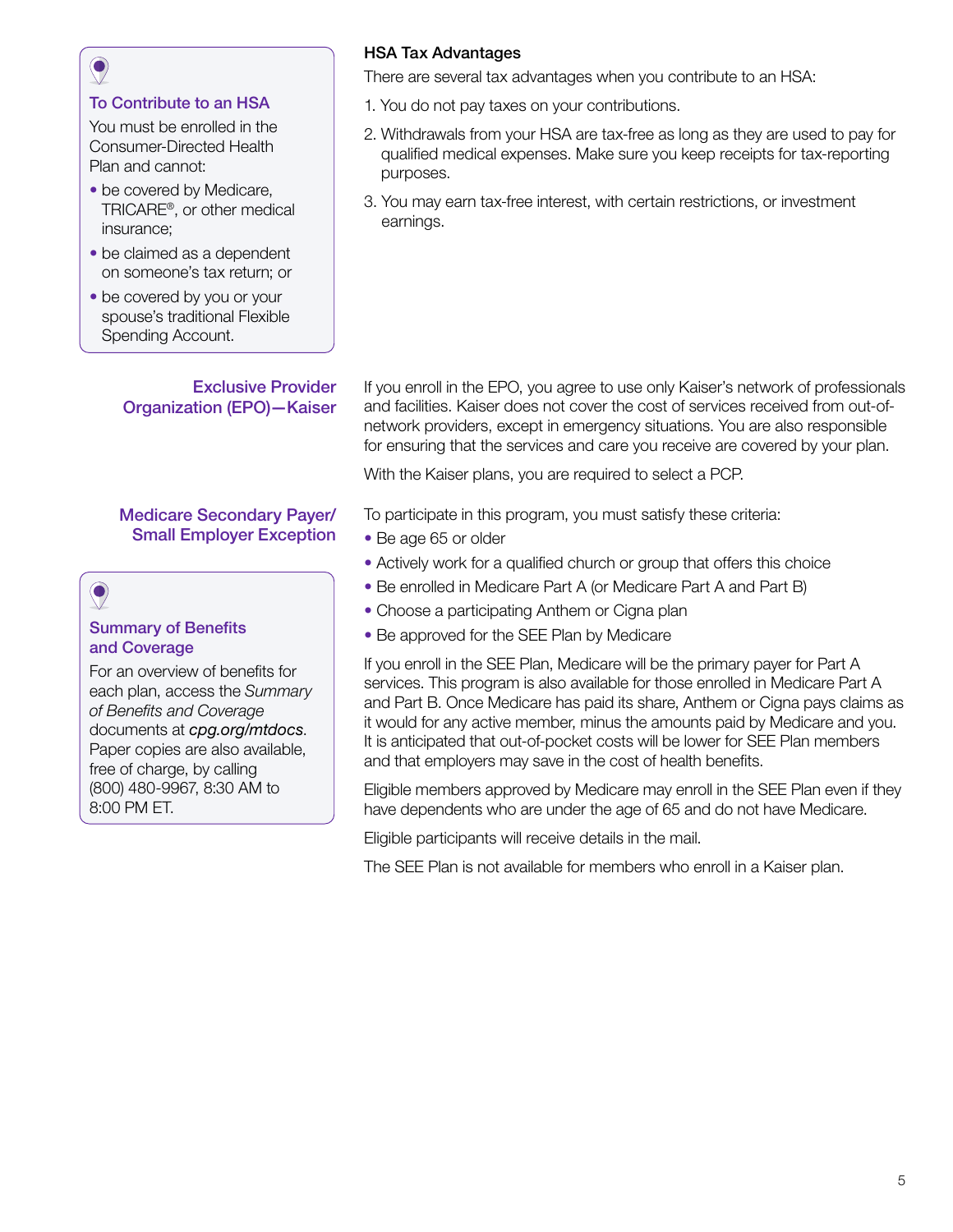#### Health Plan Carriers

## $\bullet$

### Go Digital

No matter which plan you choose, you have online tools at your fingertips. Start by registering on your plan's website:

- Anthem: *[anthem.com](https://www.anthem.com/)*
- Cigna: *[mycigna.com](https://my.cigna.com/web/public/guest)*
- Kaiser: *[kp.org](https://healthy.kaiserpermanente.org/)*

After you register, download your plan's app to your mobile device from the App Store® or Google Play™ to find network providers and facilities, check claims status, download your Explanations of Benefits (EOB), find cost share information, and much more.

The Medical Trust offers the health plan options through three health plan carriers (not all may be available to you):

- Anthem
- Cigna
- Kaiser

We strive to provide consistent and equitable benefits to all members, regardless of health plan carrier. However, each health plan carrier has differences that may include prior authorization/precertification requirements, medical necessity guidelines, programs and processes, policies and procedures, provider networks, and health plan care management programs.

Following are some of the different programs available by health plan carriers.

See the 2021 Plan Document Handbook for more information about unique programs available from each health plan carrier.

#### Anthem Virtual Second Opinion Program®

Facing a medical decision? The Virtual Second Opinion Program allows you access to highly specialized providers who can offer educational guidance for certain diagnoses, procedures, or courses of treatment.

#### Blue Cross Blue Shield Global Core® Program

If you are travelling outside the United States and need medical care, call Anthem's Member Services to find out more about Blue Cross Blue Shield Global Core benefits.

#### LiveHealth Online® telehealth

With LiveHealth Online, you have a doctor by your side 24/7. LiveHealth Online lets you talk face-to-face with a provider through your mobile device or a computer with a webcam. No appointments, no driving, and no waiting at an urgent care center.

#### Cigna Cigna Treatment Decision Support Coaching®

Cigna Treatment Decision Support Coaching provides unbiased information and education on treatment options for common health conditions.

#### MDLive® telehealth

MDLive for Cigna telehealth platform lets you get the care you need—including most prescriptions—for a wide range of minor conditions. Now you can connect with board-certified providers via secure video chat or phone, without leaving your home or office, when, where, and how it works best for you.

#### Kaiser Kaiser telehealth

Interactive visits between members and their personal Kaiser network providers using phone, interactive video, internet messaging applications, and email are intended to make it more convenient to receive medically appropriate covered services.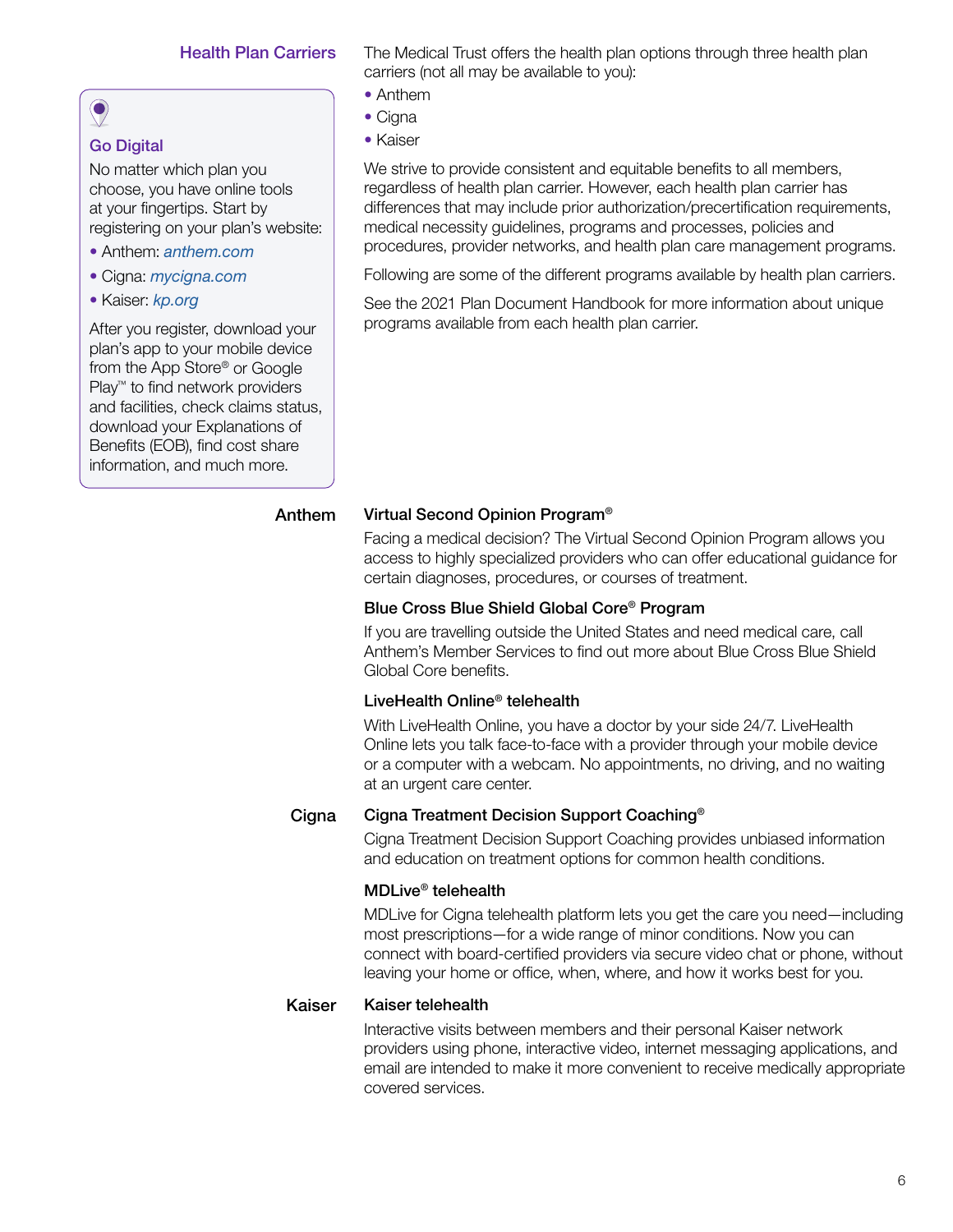#### Important: Deductibles and Out-of-Pocket Limits

#### Deductibles

You pay the full cost of healthcare until you reach the plan's annual deductible. Then the plan begins to pay benefits. If you cover family members, please note this:

- The Anthem Consumer-Directed Health Plan-15 (CDHP-15) and the Cigna CDHP-15 require that the family deductible first be met before the plan begins to pay for any of its members.
- With all other plans, once a member meets the individual deductible, the plan will begin to pay for that member. When the family deductible has been met, the plan will pay for all enrolled family members.

#### Out-of-Pocket Limits

The out-of-pocket limit is the most you will pay for covered healthcare expenses for the calendar year. Similar to the deductible, if you cover family members, please note this:

- The Anthem and Cigna CDHP-15 plans require that the family out-of-pocket limit be met.
- With all other plans, once a member meets the individual out-of-pocket limit, the plan will cover the full cost of eligible expenses for that member for the remainder of the calendar year. When the family out-of-pocket limit has been met, the plan will cover eligible costs for all enrolled family members.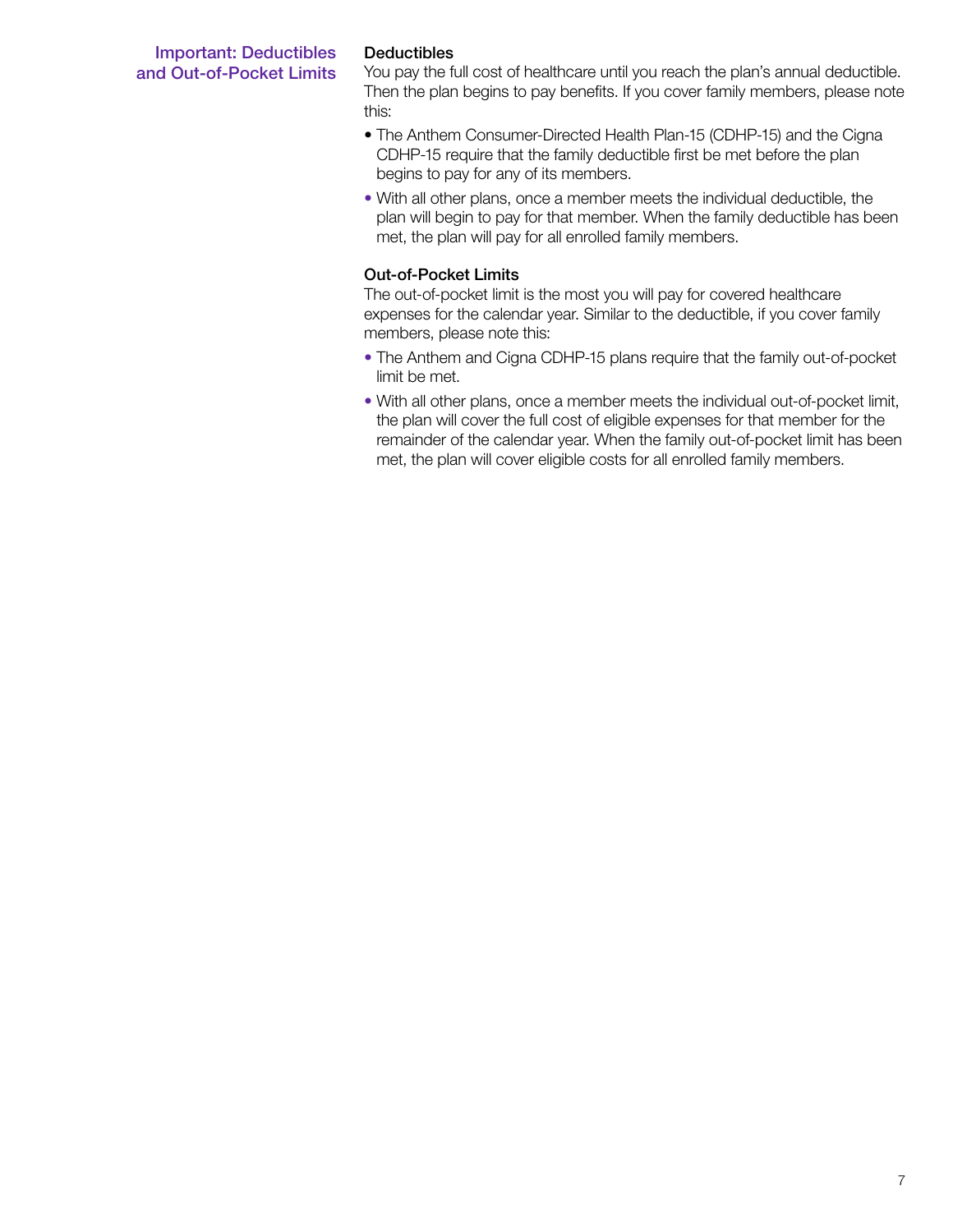# Prescription Drug Benefits

| <b>Express Scripts Prescription</b><br>Drug Program <sup>®</sup> | When you enroll in one of our <b>Anthem</b> or <b>Cigna</b> health plans, you will<br>automatically have prescription drug coverage through the Express Scripts<br>Prescription Drug Program.                                                                                                                                                                               |  |
|------------------------------------------------------------------|-----------------------------------------------------------------------------------------------------------------------------------------------------------------------------------------------------------------------------------------------------------------------------------------------------------------------------------------------------------------------------|--|
|                                                                  | Express Scripts prescription benefits are available in both retail pharmacies<br>and via home delivery for ongoing, refillable prescriptions. You can realize<br>savings in the following ways:                                                                                                                                                                             |  |
|                                                                  | • By requesting generic drugs whenever possible. Your doctor can advise<br>you on whether a generic medication is appropriate.                                                                                                                                                                                                                                              |  |
|                                                                  | • By using home delivery for prescriptions you need on an ongoing basis                                                                                                                                                                                                                                                                                                     |  |
| <b>Home Delivery</b>                                             | You can order up to 90 days of medication at one time, usually at a significant<br>cost savings, through Express Scripts' home delivery service. The benefits of<br>home delivery include automatic refills and reminders when your prescription<br>is expiring. Use of home delivery is required for maintenance medications after<br>the third fill at a retail pharmacy. |  |
|                                                                  | Visit express-scripts.com to price a medication, download the formulary, or<br>find a participating retail pharmacy.                                                                                                                                                                                                                                                        |  |
|                                                                  | For more information, call Express Scripts Member Services at<br>(800) 841-3361.                                                                                                                                                                                                                                                                                            |  |
| <b>Kaiser Prescription</b><br><b>Drug Program</b>                | Members enrolled in a <b>Kaiser</b> plan receive prescription drug coverage through<br>Kaiser. Call the number on the back of your Kaiser Member ID card for Kaiser<br>pharmacy benefit questions.                                                                                                                                                                          |  |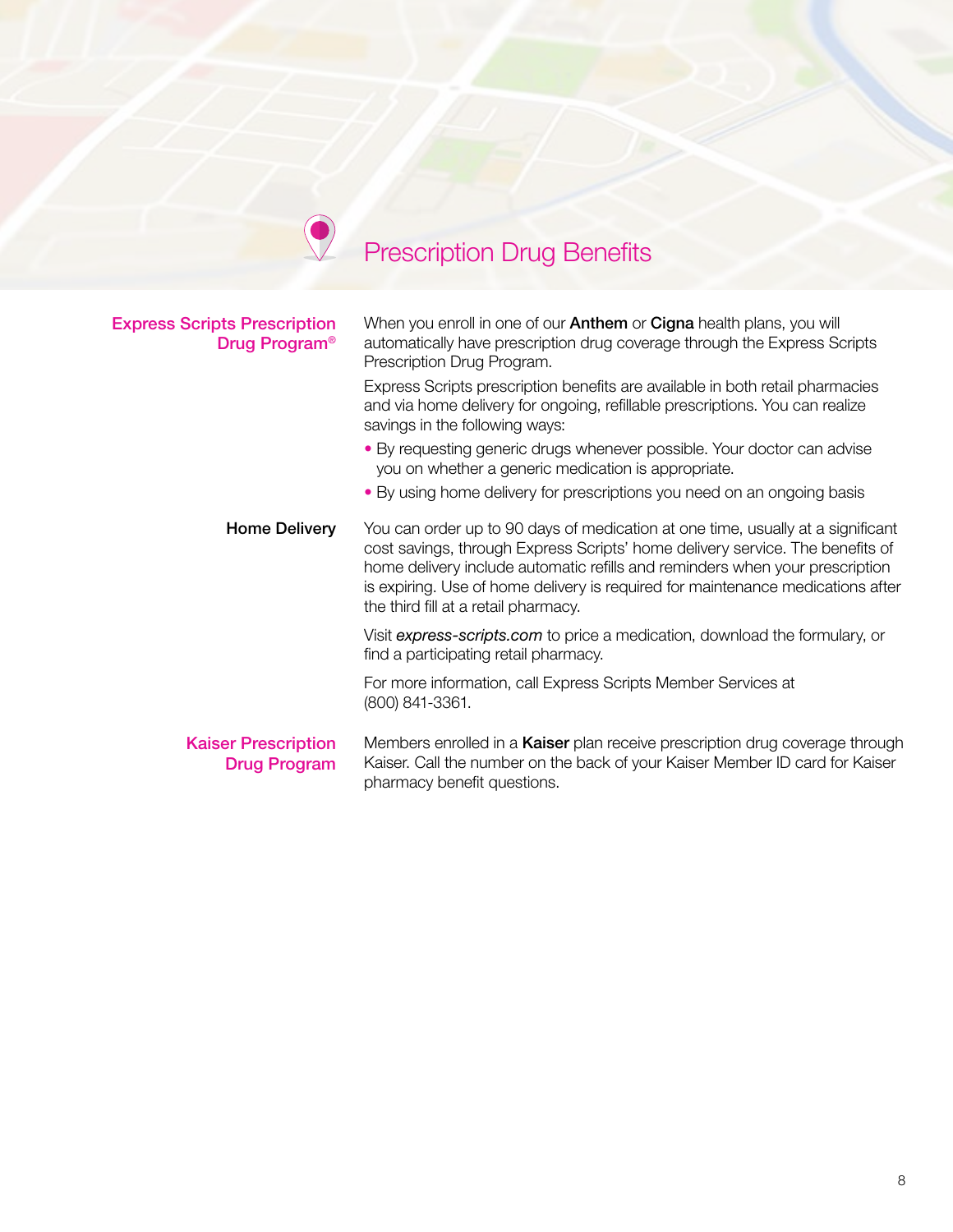## Other Plan Benefits

 $\blacktriangledown$ 

| <b>Vision Benefits</b>                      | If you enroll in a Medical Trust plan, you will receive vision benefits through<br>EyeMed Vision Care's Insight Network <sup>®</sup> .                                                                                                                                                                                                                                                                               |
|---------------------------------------------|----------------------------------------------------------------------------------------------------------------------------------------------------------------------------------------------------------------------------------------------------------------------------------------------------------------------------------------------------------------------------------------------------------------------|
|                                             | Vision care benefits include an annual eye exam with no copay when you<br>use a network provider, and prescription eyewear or contact lenses offered<br>through a broad-based network of ophthalmologists, optometrists, and<br>opticians at retail chains and independent provider locations. Certain calendar<br>year benefit limitations apply. See the Plan Document Handbook for more<br>information.           |
|                                             | If you are already registered on the EyeMed site, visit eyemedvisioncare.com/<br>ecmt and use your EyeMed member account credentials to log in for details.<br>Click "Need to register?" to create an EyeMed member account.                                                                                                                                                                                         |
| <b>Employee Assistance</b><br>Program (EAP) | To help address your emotional, physical, family, and legal needs, the Medical<br>Trust offers the Employee Assistance Program (EAP) managed by Cigna<br>Behavioral Health. If you are enrolled in a Medical Trust health plan, the Cigna<br>EAP is available to you and your household members at no cost to you. Your<br>household members do not need to be enrolled in your health plan to use the<br>Cigna EAP. |
|                                             | This benefit provides immediate help, referrals, and resources. The plan<br>covers unlimited telephone consultations and up to 10 face-to-face counseling<br>sessions per issue at no member cost. Cigna EAP services are confidential<br>and available 24/7.                                                                                                                                                        |
|                                             | The Cigna EAP staff can provide the following:<br>• 24/7 phone access for behavioral health issues<br>• Referrals for in-person counseling<br>• Legal consultations<br>• Financial services and referrals<br>• Tips for balancing work and family<br>• Assistance finding childcare and senior care                                                                                                                  |
|                                             | There are also online resources on such issues as the following:<br>• Emotional well-being and life events<br>• Family and caregiving<br>• Health and wellness<br>• Daily living<br>· Disaster Resource Center                                                                                                                                                                                                       |

The Cigna EAP now includes access to Talkspace® virtual behavioral health!

- Connect with a licensed therapist or psychiatrist online, by video, or by text using Talkspace, available for Cigna EAP members, ages 13 and up.
- Visit *[mycigna.com](https://my.cigna.com/web/public/guest)* to access Talkspace virtual behavioral health

To access the Cigna EAP, visit *[mycigna.com](https://my.cigna.com/web/public/guest)* or call (866) 395-7794.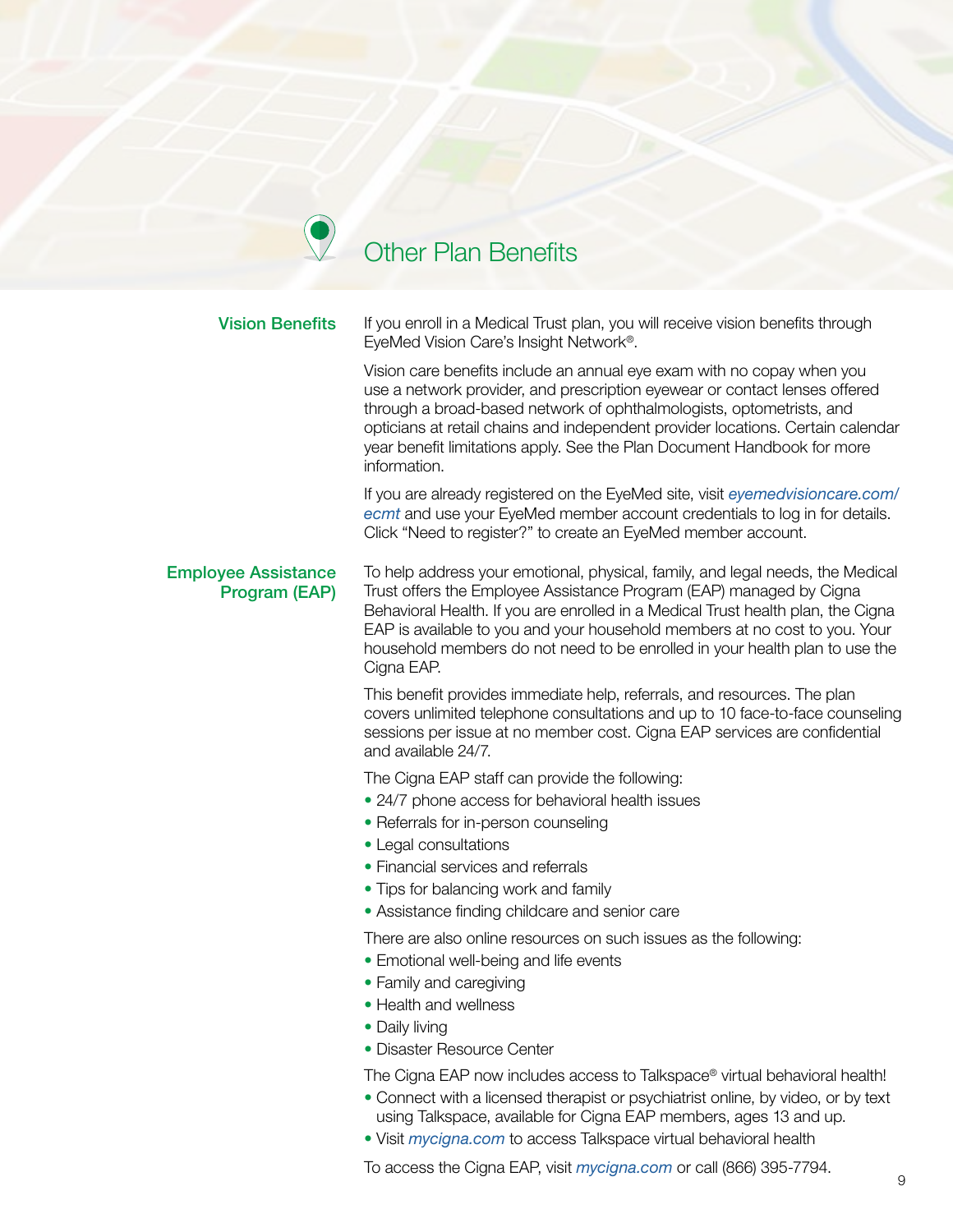| <b>Health Advocate®</b>           | This program is like having your own healthcare navigator at no cost to you!                                                                                                                                                                                                                                                                   |
|-----------------------------------|------------------------------------------------------------------------------------------------------------------------------------------------------------------------------------------------------------------------------------------------------------------------------------------------------------------------------------------------|
|                                   | Health Advocate offers help when you have questions about your medical<br>care-from finding a doctor and scheduling an appointment to understanding<br>treatment options for a medical condition to understanding your benefits or<br>resolving a claim.                                                                                       |
|                                   | This service can help you navigate the healthcare system and make the most<br>of your benefits. It is available for you, your dependents, your parents, and your<br>parents-in-law (even if they do not live with you).                                                                                                                        |
|                                   | Call as often as you need and speak toll-free with a health advocate about<br>your healthcare options. Your information is confidential. Your employer does<br>not receive and does not have access to any of your confidential information.<br>You will be asked to complete and submit forms to protect your privacy.                        |
|                                   | To access Health Advocate, visit <i>healthadvocate.com/ecmt</i> or call (866) 695-<br>8622. Normal business hours are Monday to Friday, 8:00 AM to 10:00 PM ET.<br>Health Advocate can be accessed 24/7. Staff is available for assistance after<br>hours and on weekends.                                                                     |
| <b>Dental Benefits</b>            | The dental plans offered by the Medical Trust are administered by Cigna.                                                                                                                                                                                                                                                                       |
|                                   | The Medical Trust offers no-cost-share preventive care and three checkups<br>a year when using Cigna's DPPO Advantage providers.                                                                                                                                                                                                               |
|                                   | The Medical Trust offers three dental plans offering different coverage levels<br>so that you can select the plan that best fits your family's needs. You may be<br>offered one or all of these plans if your employer participates in the Medical Trust<br>health plans. Ask your benefits administrator which, if any, your employer offers. |
|                                   | Access the dental provider directory at <i>mycigna.com</i> or call<br>(800) 244-6224.                                                                                                                                                                                                                                                          |
|                                   | See the dental Summaries of Benefits and Coverage at cpg.org/mtdocs for<br>information on cost sharing for common services.                                                                                                                                                                                                                    |
|                                   | Please note: You may not drop or add dental coverage mid-year.                                                                                                                                                                                                                                                                                 |
| <b>Travel Assistance Services</b> | When you enroll in a Medical Trust health plan, you have access to<br>UnitedHealthcare Global Assistance®. This comprehensive travel emergency<br>assistance program can help you with emergency medical or travel needs you<br>encounter while you are outside the United States or 100 or more miles away<br>from home.                      |
|                                   | The program includes these features:                                                                                                                                                                                                                                                                                                           |
|                                   | • Assistance in obtaining medical treatment. Whether you need a local referral<br>for treatment or evacuation due to a medical emergency, UnitedHealthcare<br>Global Assistance staff will help make the arrangements.                                                                                                                         |
|                                   | • Assistance with providing insurance information and medical records<br>for treatment                                                                                                                                                                                                                                                         |
|                                   | • Replacement of prescriptions, medical devices, and corrective lenses                                                                                                                                                                                                                                                                         |
|                                   | • Emergency travel arrangements and replacement of lost or stolen travel<br>documents                                                                                                                                                                                                                                                          |
|                                   | • Emergency fund transfers                                                                                                                                                                                                                                                                                                                     |
|                                   | • Destination profiles, which include health and security risks for over<br>170 countries                                                                                                                                                                                                                                                      |
|                                   | Please note, UnitedHealthcare Global Assistance is not responsible for your<br>medical costs while you are traveling. If you incur costs, and depending on<br>where you travel, you may be required to pay for your healthcare services.                                                                                                       |
|                                   | For more information about UnitedHealthcare Global Assistance services,<br>please visit members.uhcglobal.com or call (800) 527-0218.                                                                                                                                                                                                          |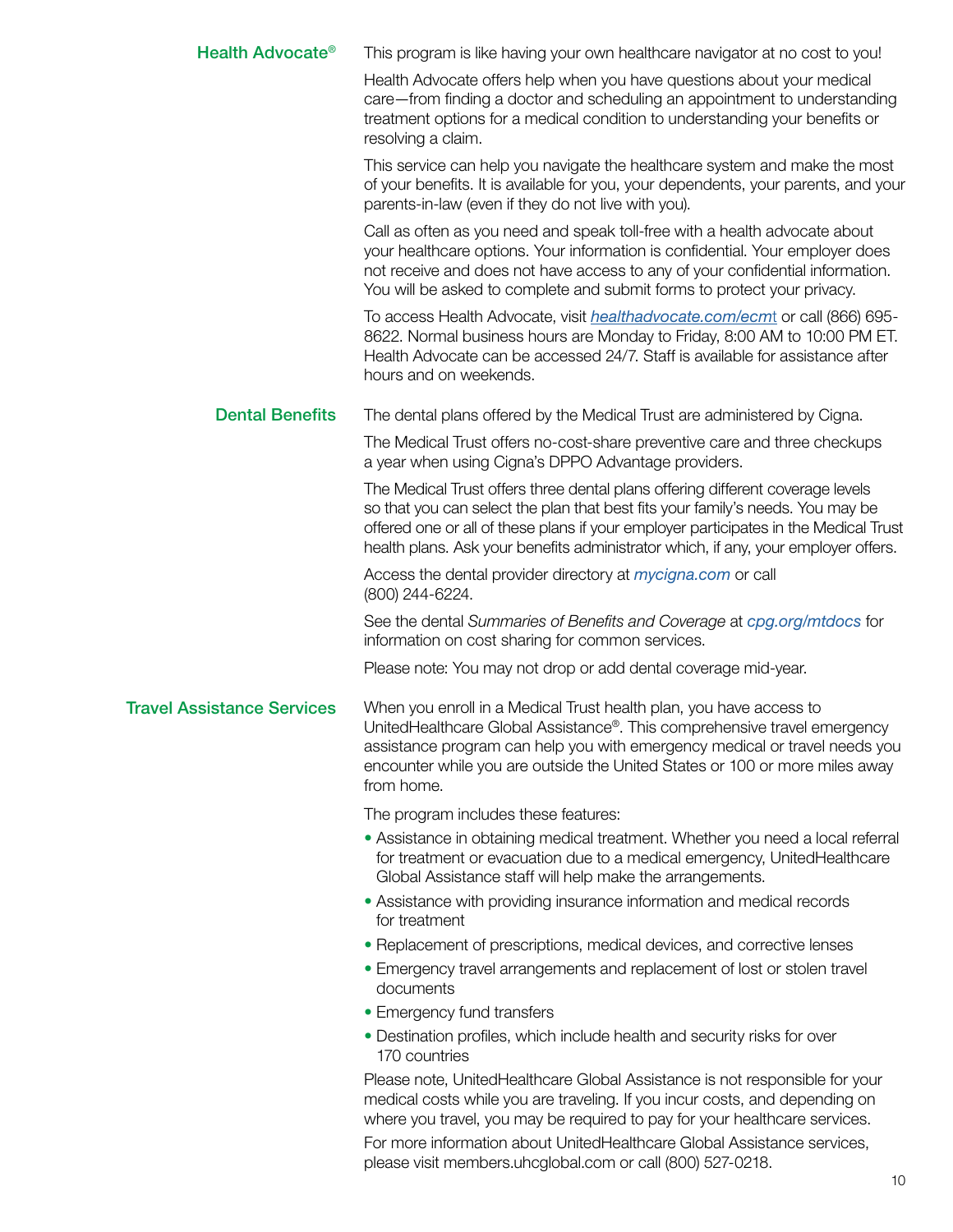## Choosing the Right Plan

#### To Help You Make an Informed Choice

Your plan provides a *Summary of Benefits and Coverage* (SBC), which offers important details about the plan's benefits in a standard format, to help you compare across options.

SBCs are available at *[cpg.org/mtdocs](https://www.cpg.org/forms-and-publications/publications/health-plans)*. For a free paper copy, call (800) 480-9967, 8:30 AM to 8:00 PM ET.

We know that medical benefits are important to you and your family. There are several important considerations to help you choose the best health plan for you and your family and manage your costs when you need care:

- Changes to healthcare usage in upcoming year—Though it may be tempting to default to the same medical option year after year, healthcare needs change over time. During Annual Enrollment, consider how your healthcare needs might be different in the upcoming year. For example, are you expecting to have a baby or planning to have a medical procedure? As your needs change, the best plan for you may change as well. A good start is to review the current year's Explanations of Benefits (EOB) to see how much you used your benefits and consider how that might change for next year.
- Pay now or pay later—It might help to think of the plan options in terms of "pay now" or "pay later." For example, your monthly contributions will be higher in plans with lower out-of-pocket costs, while your monthly contributions will be lower in plans that have higher cost shares. You should consider whether you prefer to pay higher monthly contributions for your coverage and less when you receive services, or to pay less each month with the prospect of paying more when you need services.
- Network providers-Your cost for healthcare will be higher if you use a doctor who is not in your plan's network. If you enroll in a Kaiser health plan, you pay the full cost of any non-emergency services provided by a doctor or facility that is not in the plan's network. Contact your health plan or visit its website to check if your provider is in the plan's network.
- Telehealth—Allows you to connect with a board-certified provider for a wide variety of non-emergency conditions, and even get certain prescriptions from the safety and convenience of your own home. No appointment is necessary. If you are enrolled in a Medical Trust Consumer-Directed Health Plan (CDHP), you will pay a flat fee, depending on the type of visit. If you are not enrolled in a CDHP, you will pay the same copayment as an office visit. In all cases, you will know the cost before being placed in a virtual waiting room. In response to the COVID-19 pandemic, effective March 1, 2020, all services received via vendor telehealth platforms are available to you with no deductible, copay, or coinsurance through December 31, 2022.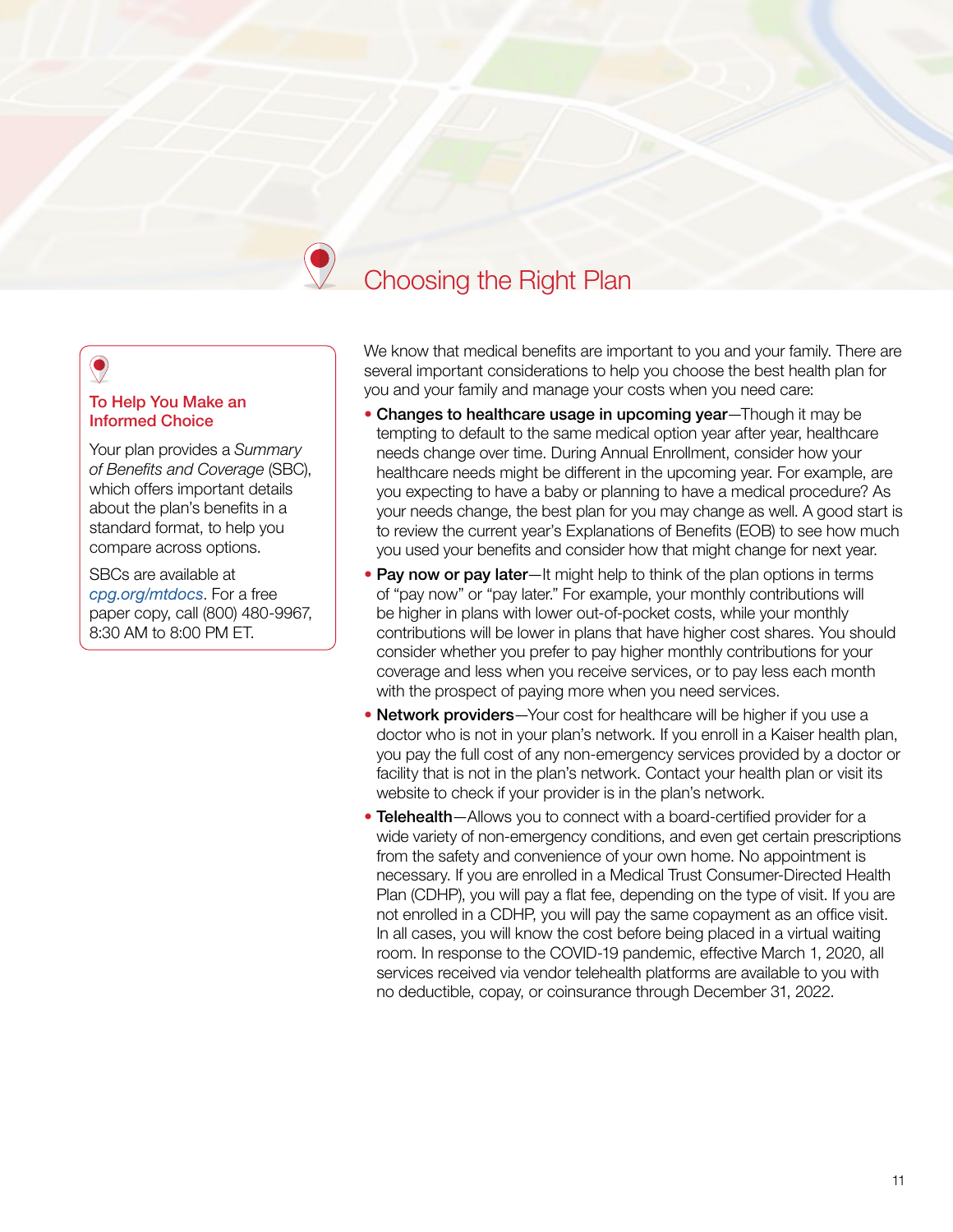| <b>How to Enroll</b>                    | Before you go online to enroll, you should know your plan selections, have<br>information for any dependents you are adding, and have your Client ID<br>number handy. Your Client ID number is included in the brochure that was<br>mailed to your home in a green envelope.                                                                                                                                                                                                                                                                                                                                                                                                                                                                                                |                                                                |  |
|-----------------------------------------|-----------------------------------------------------------------------------------------------------------------------------------------------------------------------------------------------------------------------------------------------------------------------------------------------------------------------------------------------------------------------------------------------------------------------------------------------------------------------------------------------------------------------------------------------------------------------------------------------------------------------------------------------------------------------------------------------------------------------------------------------------------------------------|----------------------------------------------------------------|--|
|                                         | When you are ready to enroll, log on to cpg.org/annualenrollment and follow<br>the instructions.                                                                                                                                                                                                                                                                                                                                                                                                                                                                                                                                                                                                                                                                            |                                                                |  |
|                                         | If your current plan is not offered in 2022, you must choose a new plan<br>in order to have medical coverage. Also, be sure to verify and make any<br>necessary corrections to your personal and dependent information, especially<br>names, Social Security numbers, and addresses. If a dependent will turn age<br>30 in 2021, they can no longer be covered as dependents under a Medical<br>Trust plan, unless they were disabled prior to age 25, as determined by the<br>Medical Trust. However, the Medical Trust will allow dependent children who<br>turn age 30 in 2021 to voluntarily continue medical and/or dental coverage on<br>their own for up to 36 months commencing on January 1, 2022, through the<br>Medical Trust's Extension of Benefits provision. |                                                                |  |
|                                         | You can print a confirmation statement for your records after you make your<br>selections. Please check your selections carefully before you complete the<br>enrollment process. Once you have completed the process, you will not<br>be able to go back online and make any changes. To make a correction<br>or change after completing the process, contact your group administrator or<br>CPG's Client Services call center.                                                                                                                                                                                                                                                                                                                                             |                                                                |  |
|                                         | Your new plan choice takes effect on January 1, 2022. You may receive new<br>ID cards (if applicable) at this time. The Medical Trust can also print many ID<br>cards, or you can print them from the vendor's website. Call CPG's Client<br>Services for assistance at (800) 480-9967, Monday to Friday from 8:30 AM<br>to 8:00 PM ET, or email <i>mtcustserv@cpg.org</i> .                                                                                                                                                                                                                                                                                                                                                                                                |                                                                |  |
| If You Do Not Enroll<br>by the Deadline | If you miss the deadline and your current plan is still available for 2022, you<br>will continue in the same plan with the same coverage tier as long as you<br>continue to meet the plan's eligibility rules. If you are no longer eligible to<br>participate in the plan effective January 1, 2022, as a result of the change<br>in our eligibility rules, you may voluntarily continue medical and/or dental<br>coverage on your own for up to 36 months commencing on January 1,<br>2022, through the Medical Trust's Extension of Benefits provision.                                                                                                                                                                                                                  |                                                                |  |
|                                         | If you do not enroll by the deadline and your current plan is not offered in 2022,<br>your medical benefits will end on December 31, 2021, and you cannot re-enroll<br>until the next Annual Enrollment period unless you have a qualified Significant<br>Life Event (as defined in the Plan Document Handbook).                                                                                                                                                                                                                                                                                                                                                                                                                                                            |                                                                |  |
| <b>To Learn More</b>                    | For more information about the health plan(s) available to you, visit our<br>vendors' websites:                                                                                                                                                                                                                                                                                                                                                                                                                                                                                                                                                                                                                                                                             |                                                                |  |
|                                         | Anthem<br>anthem.com                                                                                                                                                                                                                                                                                                                                                                                                                                                                                                                                                                                                                                                                                                                                                        | <b>EyeMed</b><br><b>Member Services</b>                        |  |
|                                         | <b>Cigna Medical and Dental</b><br>mycigna.com                                                                                                                                                                                                                                                                                                                                                                                                                                                                                                                                                                                                                                                                                                                              | eyemedvisioncare.com/ecmt<br>Website with general information  |  |
|                                         | Cigna Behavioral Health<br>(Employee Assistance Program)<br>mycigna.com                                                                                                                                                                                                                                                                                                                                                                                                                                                                                                                                                                                                                                                                                                     | and "find a provider" search tool<br>eyemedvisioncare.com/ecmt |  |
|                                         |                                                                                                                                                                                                                                                                                                                                                                                                                                                                                                                                                                                                                                                                                                                                                                             | <b>Health Advocate</b><br>members.healthadvocate.com           |  |
|                                         | Kaiser<br>kp.org                                                                                                                                                                                                                                                                                                                                                                                                                                                                                                                                                                                                                                                                                                                                                            | UnitedHealthcare<br><b>Global Assistance</b>                   |  |

Express Scripts *[express-scripts.com](https://www.express-scripts.com/)*

12

*[members.uhcglobal.com](https://members.uhcglobal.com/LoginPage.aspx?ReturnUrl=%2f)*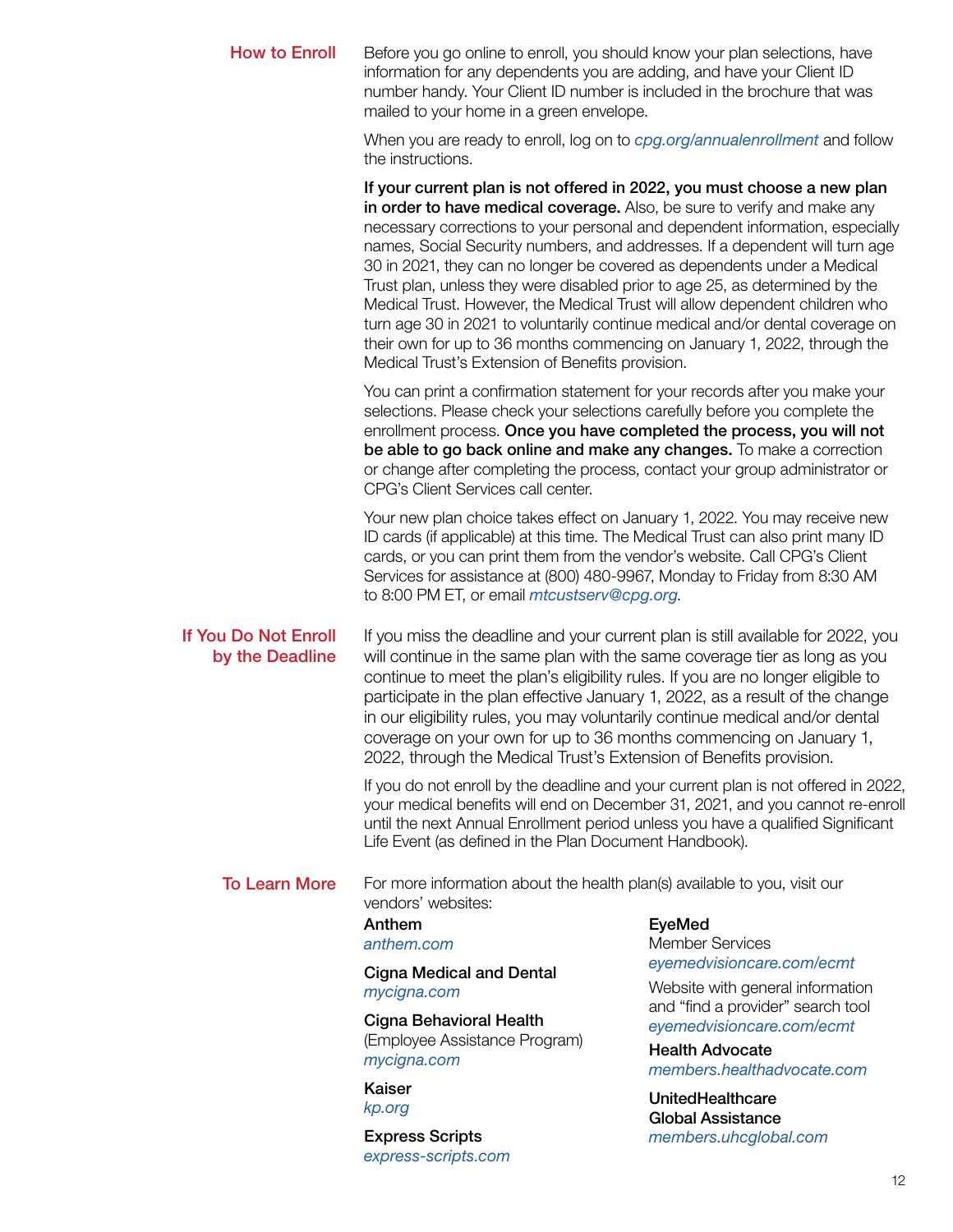## About The Episcopal Church Medical Trust

The Episcopal Church Medical Trust (Medical Trust) maintains a series of benefit Plans (each a Plan and, collectively, the Plans) for the employees (and their dependents) of the Protestant Episcopal Church in the United States of America (hereinafter, The Episcopal Church). Since 1978, the Plans sponsored by the Medical Trust have served the dioceses, parishes, schools, missionary districts, seminaries, and other institutions subject to the authority of The Episcopal Church. The Medical Trust serves thousands of active employees, retirees, and their eligible dependents. The Plans are intended to qualify as "church plans" within the meaning of Section 414(e) of the Internal Revenue Code, and are exempt from the requirements of the Employee Retirement Income Security Act of 1974, as amended (ERISA).

The Medical Trust funds certain of its benefit Plans through a trust known as The Episcopal Church Clergy and Employees' Benefit Trust (ECCEBT). 1 The ECCEBT is intended to qualify as a Voluntary Employees' Beneficiary Association (VEBA) under Section 501(c)(9) of the Internal Revenue Code. The purpose of the ECCEBT is to provide benefits to eligible employees, former employees, and their dependents in the event of illness or expenses for various types of medical care and treatment.

The mission of the Medical Trust is to "balance compassionate benefits with financial stewardship." This is a unique mission in the world of healthcare benefits, and we believe that our experience and mission to serve the Church offers a level of expertise that is unparalleled. If you have questions about any of our Plans, please don't hesitate to contact us. We're looking forward to serving you.

For more information about your Medical Trust benefits, please visit our website at *[cpg.org](https://www.cpg.org)*, or call Client Services at (800) 480-9967, Monday to Friday, 8:30 AM to 8:00 PM ET.

Eligibility This *Annual Enrollment Guide* does not contain information on eligibility for plan participation. Should you need confirmation of your eligibility or related details, please see your group administrator.

<sup>1</sup> *Church Pension Group Services Corporation is the sponsor of the benefit plans and is doing business under the name "The Episcopal Church Medical Trust."*